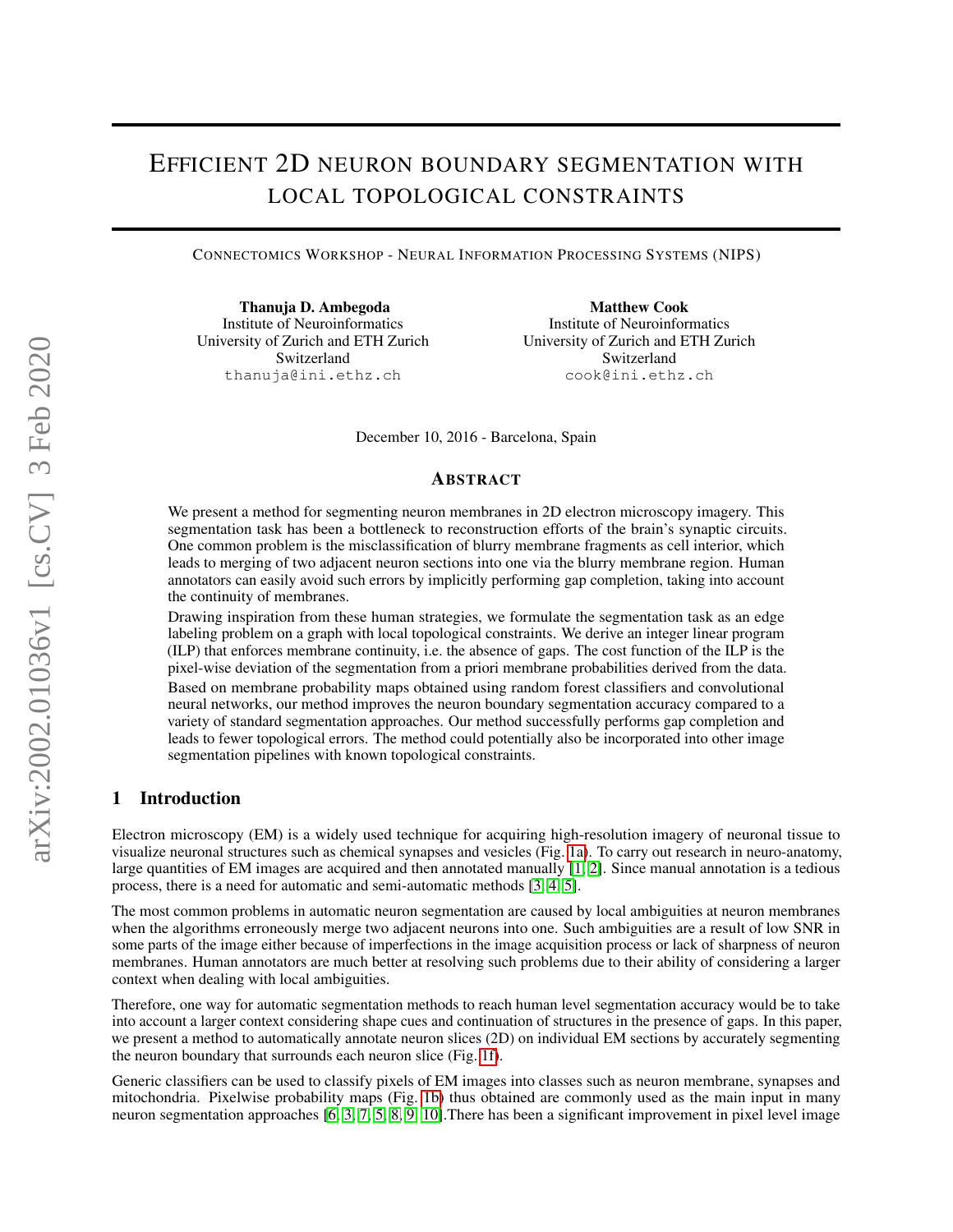<span id="page-1-6"></span><span id="page-1-2"></span><span id="page-1-0"></span>

<span id="page-1-5"></span><span id="page-1-4"></span><span id="page-1-3"></span><span id="page-1-1"></span>Figure 1: Overview of our approach: [\(a\)](#page-1-0) Raw EM image to be segmented. [\(b\)](#page-1-2) Neuron membrane probability map generated using a random forest classifier (white corresponds to low probability and black to high probability). [\(c\)](#page-1-3) Max response from oriented edge filtering. The hue values  $h \in [0, 1]$  of each pixel encode the orientation  $\theta \in [0, 360^{\circ}]$  of the edge filter with the largest response. [\(d\)](#page-1-4) Graph of possible boundaries extracted using a watershed transform. [\(e\)](#page-1-5) Membrane segmentation from our method. Note the gaps in the membranes in the probability map shown in [\(b\)](#page-1-2) are fixed in the segmentation. [\(f\)](#page-1-1) 2D neuron slice labels obtained from our method.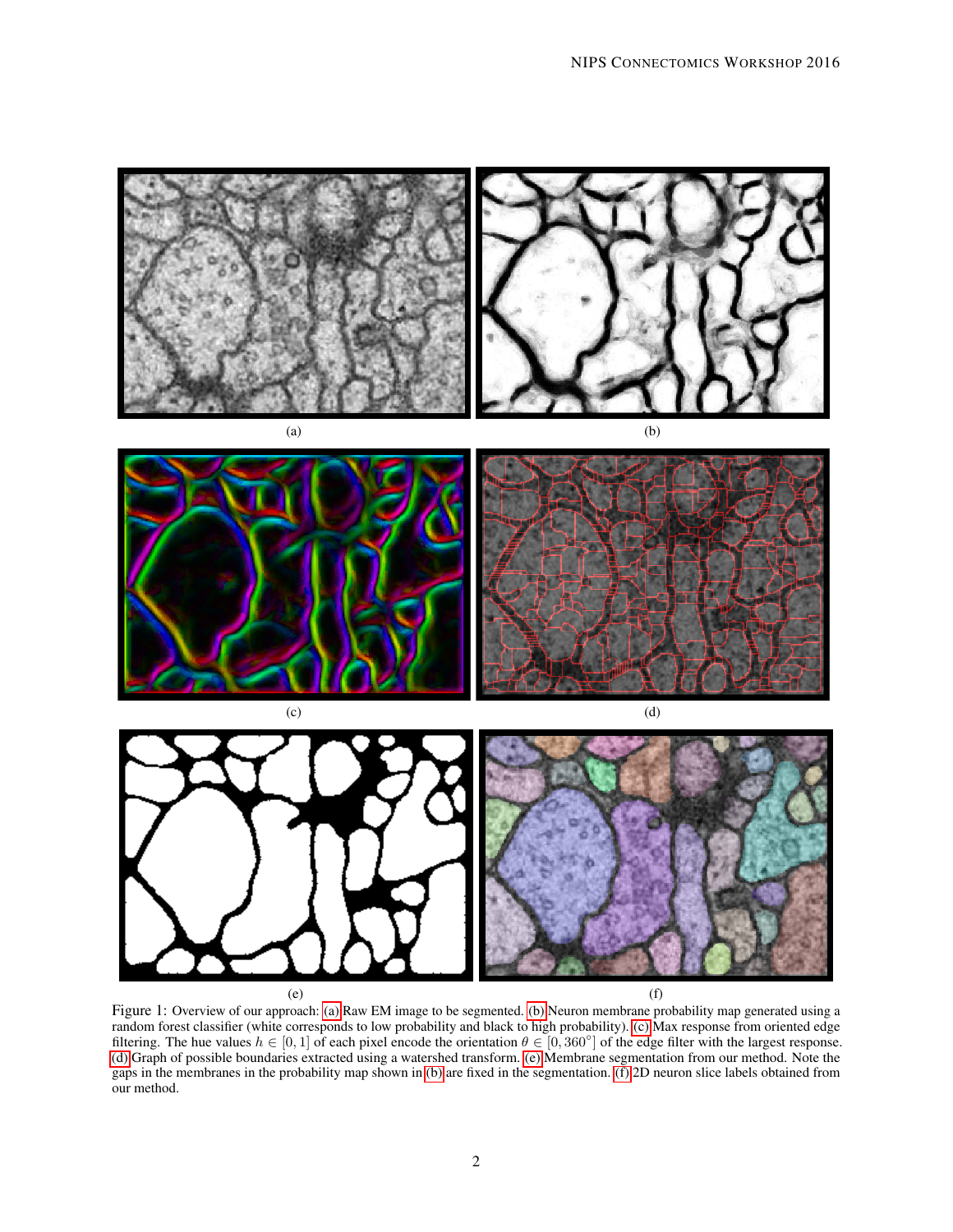classification due to the recent progress in the area of deep neural networks, in particular with convolutional neural networks (CNN) [\[11,](#page-11-0) [12\]](#page-11-1). The main drawback of CNNs is that they require a large training dataset which requires a significant amount of effort. When using CNNs, slight variations in the imaging parameters in datasets requires the CNNs to be trained separately for each dataset. Compared to CNNs, random forest classifiers (RFCs) require much less training data. However the quality of the probability maps generated by RFCs is usually less than those from CNNs. Our method produces significantly more accurate neuron segmentations using noisy probability maps from RFCs, compared to segmenting the same probability maps using standard techniques like the graph cut [\[13\]](#page-11-2), thereby providing a way of generating reasonably accurate segmentations using a small amount of training labels.

The automatic segmentation method we propose (Fig. [1\)](#page-1-6) uses topological constraints that reflect expected properties of an accurate segmentation of 2D neuron slices on an EM section. These constraints are defined on edges, nodes and faces of a planar graph which is derived from a membrane probability map. The segmentation problem is formulated as an integer linear program (ILP) that assigns an active or inactive state to each of the binary state variables (edges, nodes and faces of the graph) under these constraints. In addition to the constraints, we define an objective function that uses prior information about the state of these variables which is obtained by means of state of the art classifiers. Sec. [3](#page-2-0) describes how we derive a graph of over-segmented object boundaries from a membrane probability map. Sec. [4](#page-3-0) to Sec. [6](#page-6-0) presents the formulation of our segmentation method as an ILP. Sec. [7](#page-7-0) provides an evaluation of our approach with comparisons to other methods.

# 2 Related work

With the increase of automated and efficient EM image acquisition methods, there has been many advances in automated 3D neural circuit reconstruction methods in recent years [\[7,](#page-10-0) [10,](#page-10-3) [8\]](#page-10-1). Most of these methods commonly use pixelwise neuron membrane probabilities estimated using state of the art classifiers.

The method presented in this paper focuses on segmenting neurons on 2D images which is potentially useful in 3D reconstruction pipelines where the accuracy of 3D reconstructions depend on the quality of 2D candidate segmentations [\[7,](#page-10-0) [14\]](#page-11-3). Other methods that can be used to generate 2D segments include the graph cut and region merging approaches [\[9,](#page-10-2) [15,](#page-11-4) [6\]](#page-9-5). Among the region merging approaches [\[9,](#page-10-2) [6\]](#page-9-5) work in both 2D and 3D.

Our approach differs from the above methods because we use local constraints that focus on lowering topological errors which are usually caused by lower SNR, thereby addressing problems that are typically difficult for automatic methods.

# <span id="page-2-0"></span>3 Graphical representation of the segmentation problem

Our method essentially represents the neuron segmentation task as an edge labeling problem on a planar graph (Fig. [1d\)](#page-1-4), where the edges of the graph correspond to potential object boundaries which delineate cell interior and membrane segments. The edge labeling procedure results in assigning a state to each of those edges. The assigned state would either be *active* or *inactive*, such that each active edge will be considered a true object boundary i.e. the two faces of the faces of the graph on either side of that edge will be assigned to opposite classes one of which is *foreground* (cell interior) and the other *background* (membrane).

Following sub-sections describe how we represent a membrane probability map of an EM image as a planar graph (Fig. [2a\)](#page-3-1) which is then used to formulate an ILP. The optimal solution of the ILP states which edges (and regions) are active as shown in Fig. [2c.](#page-3-2)

## 3.1 Probability maps

As the first step, we obtain a membrane probability map of neuron membranes corresponding to the input EM image (Fig. [1b\)](#page-1-2). Each pixel of such a probability map gives the probability of that pixel belonging to the class of neuron membrane. These probability maps can be generated using any generic classifier of choice (e.g. CNN, RFC).

## <span id="page-2-1"></span>3.2 Graph of over-segmented object boundaries

In the second step potential object boundaries are extracted from probability maps. We use a bank of oriented edge detection filters (Fig. [4a\)](#page-5-0) to detect possible object boundaries along with their orientation. The output of such a filter bank applied to a membrane probability map quantifies how likely it is for an edge to be present at each pixel for each of the orientations defined in the edge filter bank. The filters have orientations ranging from  $0^\circ$  to  $350^\circ$  in steps of  $10^\circ$ . The maximal response from these filters at each pixel is illustrated in Fig. [1c.](#page-1-3)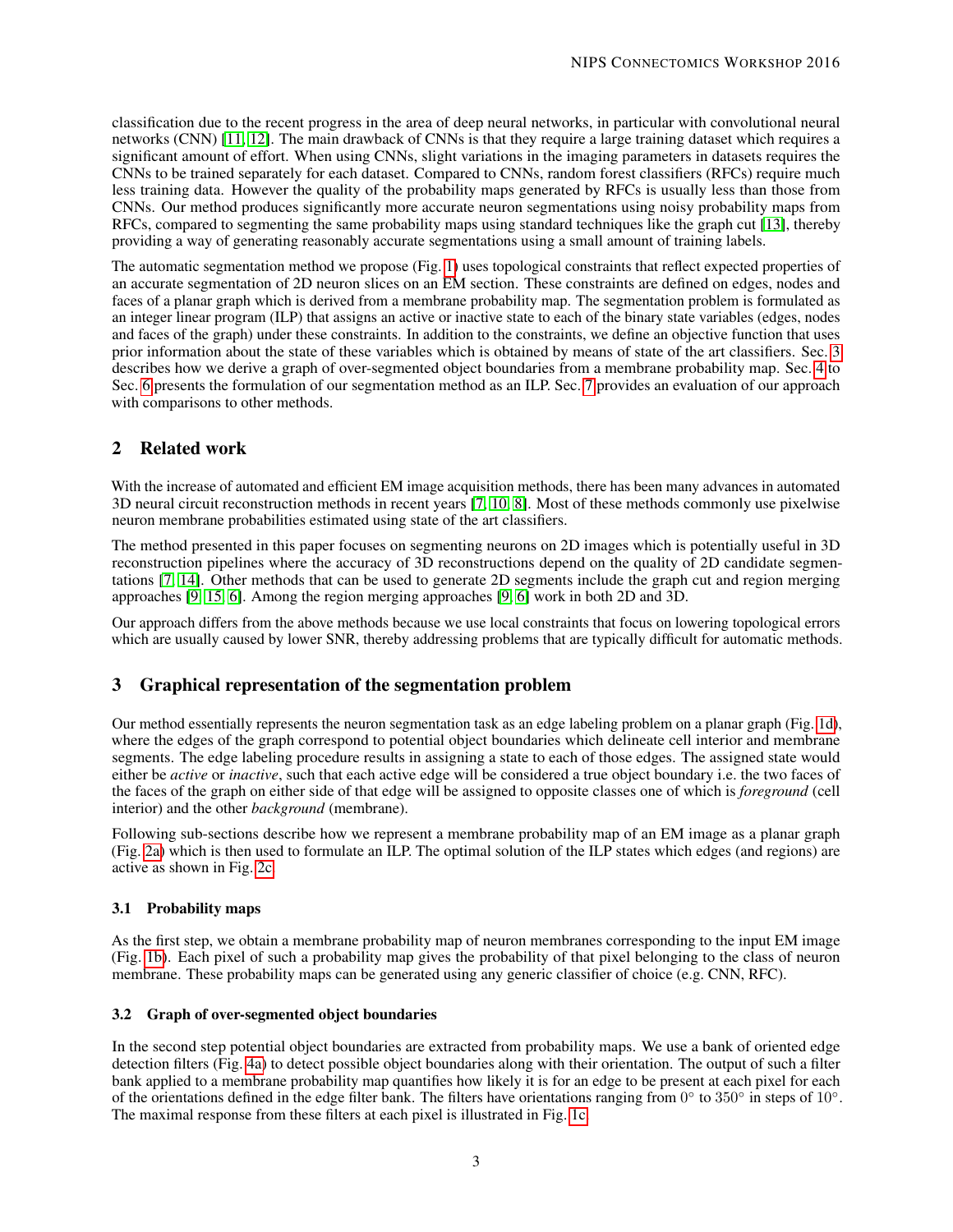

<span id="page-3-3"></span><span id="page-3-2"></span><span id="page-3-1"></span>Figure 2: Illustration of the graph on which our optimization problem is defined: [\(a\)](#page-3-1) Zoomed in version of Fig. [1d](#page-1-4) illustrating the extracted planar graph representing possible object boundaries (red) that delineate cell interior and neuron membranes. This graph is overlaid on an EM image. [\(b\)](#page-3-3) Binary state variable types used in Sec. [4:](#page-3-0) *edges (e), nodes (n)* and *regions (r)* to define an integer linear program are annotated on a zoomed in version of [\(a\).](#page-3-1) Note that each object boundary in Fig. [\(a\)](#page-3-1) (shown in red) between any two nodes  $n_i$  and  $n_j$  is denoted by a pair of edges having opposite directions (green). [\(c\)](#page-3-2) Expected outcome of our segmentation task. Each region which is part of cell interior is assigned 1 and membrane is assigned 0. Each active (directed) edge separating cell interior and membrane is highlighted in yellow. All inactive edges remain red.

A watershed transform is applied on the filter output to obtain a height map of the local maxima of the max response of the filter. The ridges of the watershed transform corresponds to a graph of containing all possible edges detected by the oriented filter bank (Fig. [1d\)](#page-1-4). Therefore, this graph can be considered as an over-segmentation of object boundaries that we would proceed to segment. To avoid having too many small watershed super-pixels (a.k.a. fragments), the filter response is smoothened using a Gaussian filter with  $\sigma = 1.4$  pixels, before applying the watershed transform.

# <span id="page-3-0"></span>4 Problem representation using binary state variables

Using the graphical representation in Fig. [2a](#page-3-1) we formulate an optimization task that results in the desired labeling of edges and regions where the regions which are part of cell interior are assigned to foreground and the regions which are part of membrane are assigned to background as illustrated in Fig. [2c.](#page-3-2) This section describes how we formulate an ILP using the graph of over-segmented object boundaries such that the optimal solution corresponds to an accurate segmentation of neuron boundaries.

We define three types of binary state variables corresponding to the edges, nodes and faces of that graph as shown in Fig. [2b.](#page-3-3) The *active state* of a binary state variable means that it has the value one.

(i) Edge state binary variables Each edge shown in the graph (Fig. [2a\)](#page-3-1) between two nodes  $n_i$  and  $n_j$  colored in red has three corresponding state variables: (a)  $e_{ij} = 1$ : directed edge exists from node  $n_i$  to  $n_j$ , (b)  $e_{ji} = 1$ : directed edge exists in the opposite direction, (c)  $e_{ij}^0 = 1 \iff e_{ji}^0 = 1$ : lack of an edge between nodes  $n_i$  and  $n_j$ . If the edge between the nodes id j is part of the object boundary, either  $e_{ij}$  or  $e_{ji}$  is set to be active by the ILP (Fig. [2c\)](#page-3-2).

(ii) Region state binary variables Each face (region) m of the graph has two corresponding state variables  $r_m$  and  $r_m^0$ .  $r_m = 1$  when region m is part of foreground in the segmentation output.  $r_m^0$  is active when region m is part of background.

(iii) Node state binary variables In an accurate segmentation output, the angles between two edges (neuron boundaries) tend to be smooth. Therefore, sharp angles occurring between two active edges are penalized in the ILP objective. Assigning such a penalty to the activation of a pair of edges gives rise to a quadratic program. In order to keep the problem formulation linear we define *node state variables* which correspond to pairs of directed edges. At any node of the graph (Fig. [2a\)](#page-3-1) there are at least 3 edges (6 directed edges as in Fig. [2b\)](#page-3-3) out of which exactly two or zero has to be active as described later in Sec. [5.](#page-4-0)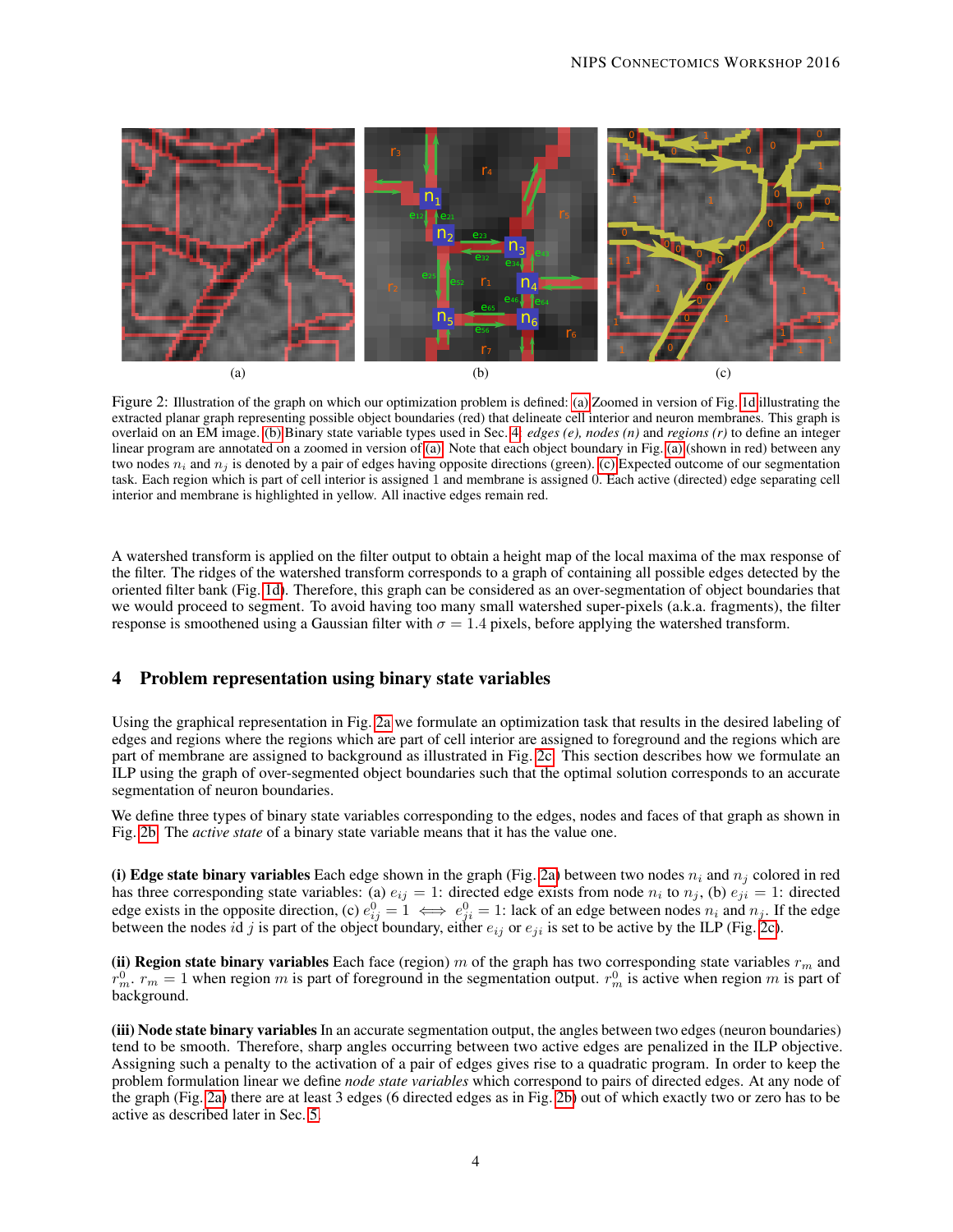<span id="page-4-5"></span><span id="page-4-4"></span><span id="page-4-2"></span><span id="page-4-1"></span>

<span id="page-4-3"></span>Figure 3: *Node states*: [\(a\)](#page-4-1) depicts a typical node (in red) in a graph similar to Fig. [2b](#page-3-3) that is connected to each of its three neighboring nodes (blue) via a pair of directed edges. Fig[.\(b\)](#page-4-2) to [\(h\)](#page-4-3) are all possible  $p$  node states for the node in red. Each of these states are represented by a binary variable in the ILP formulation. [\(b\)](#page-4-2) shows the inactive node state where it is not connected to any of its neighbors. [\(c\)](#page-4-4) to [\(h\)](#page-4-3) show all possible active states this node is allowed to have according to the given constraints. In each of these active node states there are exactly two active edges attached to it, where one is incoming and the other out going. Therefore,  $p = 2 \cdot {L \choose 2} + 1$  (where L is the number of directly connected nodes to the current node).

A set of node state variables  $n_i^c$  are defined for each node. When a particular node state  $n_i^c$  is active, it specifies which pair of directed edges are active out of all edges connected to this node.

 $n_i^{c=0}$  is the state where the node is not active i.e. not part of the segmentation and therefore none of the edges connected to it are active. Fig. [3](#page-4-5) illustrates the set of node state variables for a typical node of the graph with 3 neighbors.

# <span id="page-4-0"></span>5 ILP constraints

The constraints of an ILP are a set of bounds for different linear combinations of the state variables that define the solution space of the entire set of state variables.

We define a set of hard constraints that reflect general properties expected in an accurate segmentation output. Following is a description of these linear constraints used in our ILP.

#### 5.1 Low-level constraints

We define an activation constraint for each variable type as follows.

(i) Directed edge activation Between two adjacent nodes  $n_i$  and  $n_j$ , we allow either the outgoing edge  $e_{ij}$  (w.r.t  $n_i$ ) to be active or the incoming edge  $e_{ji}$  to be active or none of them to be active  $(e_{ij}^0 = 1 \iff e_{ji}^0 = 1)$ . Therefore, each edge of the graph in Fig. [2a](#page-3-1) has three corresponding binary edge states, out of which exactly one has to be set to 1. The mathematical formulation of this constraint is as follows:

$$
\forall e_{ij} \in \mathcal{E}, \ e_{ij} + e_{ji} + e_{ij}^0 = 1,\tag{1}
$$

where  $\mathcal E$  is the set of all edges in the graph.

(ii) Node activation Similarly, for each node  $n_i$  we enforce that one of all possible nodes states ( $c \in \{0, 1, ..., p\}$ ) must be active.

$$
\forall n_i \in \mathcal{N}, \ \sum_{c=0}^p n_i^c = 1,\tag{2}
$$

where N is the set of all nodes and p is the number of binary node states of node  $n_i$  as illustrated in Fig. [3.](#page-4-5)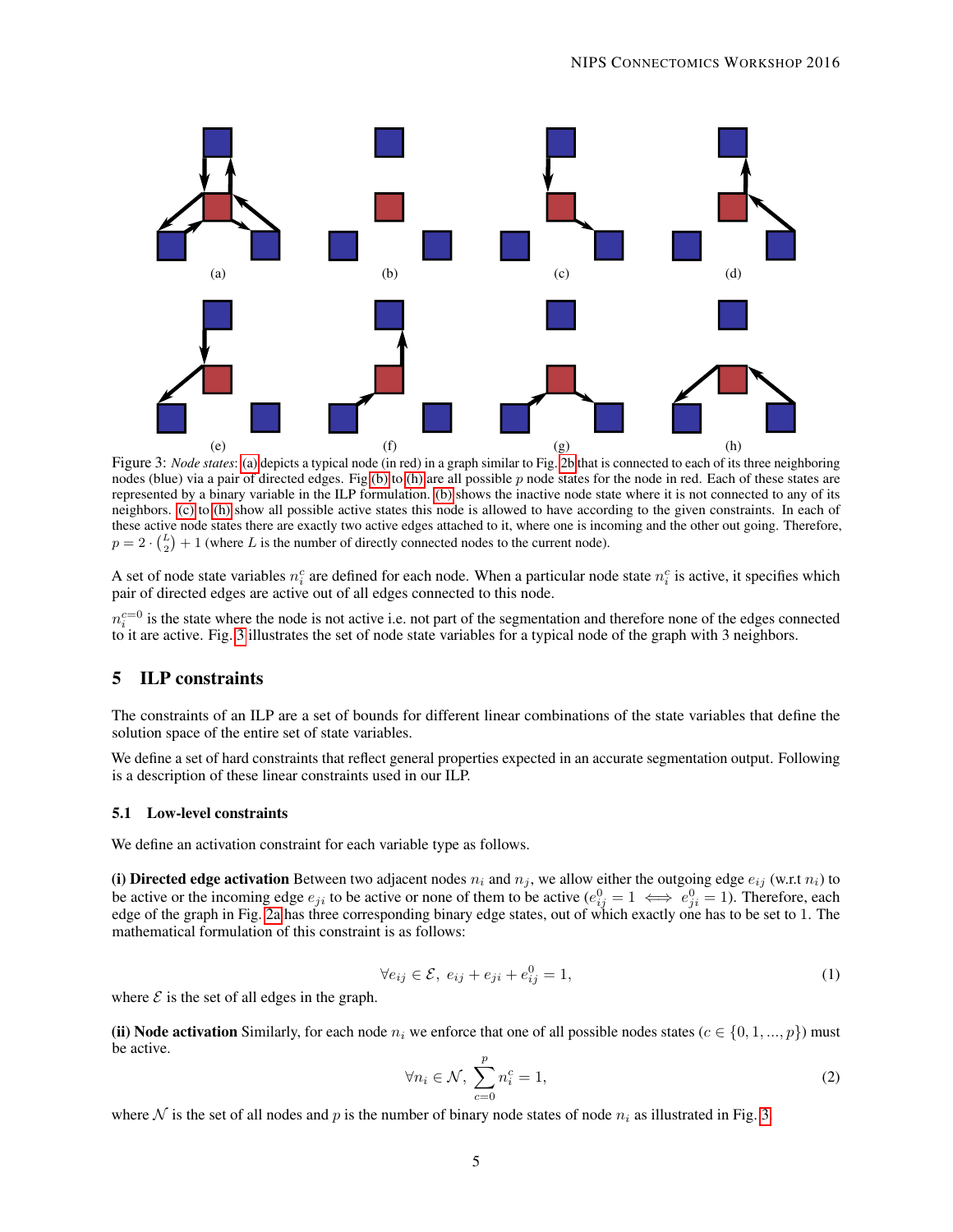<span id="page-5-1"></span><span id="page-5-0"></span>

<span id="page-5-2"></span>Figure 4: [\(a\)](#page-5-0) Illustration of the oriented edge detection filter element used in Sec. [3.2.](#page-2-1) Cell interior (foreground) is always on the right hand side of the directed edge. [\(b\)](#page-5-1) A dangling edge would mean that the regions A and B on either side of the edge are of the same type. This is a topological error because an edge has to have two opposite types of regions on its sides (foreground and background). We prevent this using the constraint *closed loop of edges* (Eq. [4\)](#page-6-1). [\(c\)](#page-5-2) Because of our definition of a directed edge, any foreground segment has to be bounded by a closed clockwise loop of active edges. We enforce this topological property using constraint *clockwise edge loop around foreground* (Eq. [6\)](#page-6-2).

(iii) Region activation Each face of the graph (region) is assigned two binary indicator variables:  $r_m$  and  $r_m^0$ . When region m is assigned to foreground, the corresponding region binary state variables should have the values:  $r_m = 1$  and  $r_m^0 = 0$ . Therefore, region state variables are activated according to the following constraint:

$$
\forall m \in \mathcal{R}, \ r_m + r_m^0 = 1,\tag{3}
$$

where  $R$  is the set of all regions.

#### 5.2 Topological constraints

Co-activation of different combinations of state variables results in different topologies in the output segmentation.

If not properly constrained, the resulting topology could deviate from what's expected in an accurate segmentation. Therefore, we define the following constraints in order to ensure that resulting segmentation have an acceptable topology.

(i) Closed loop of edges In the segmentation output each foreground segment must be enclosed by a closed loop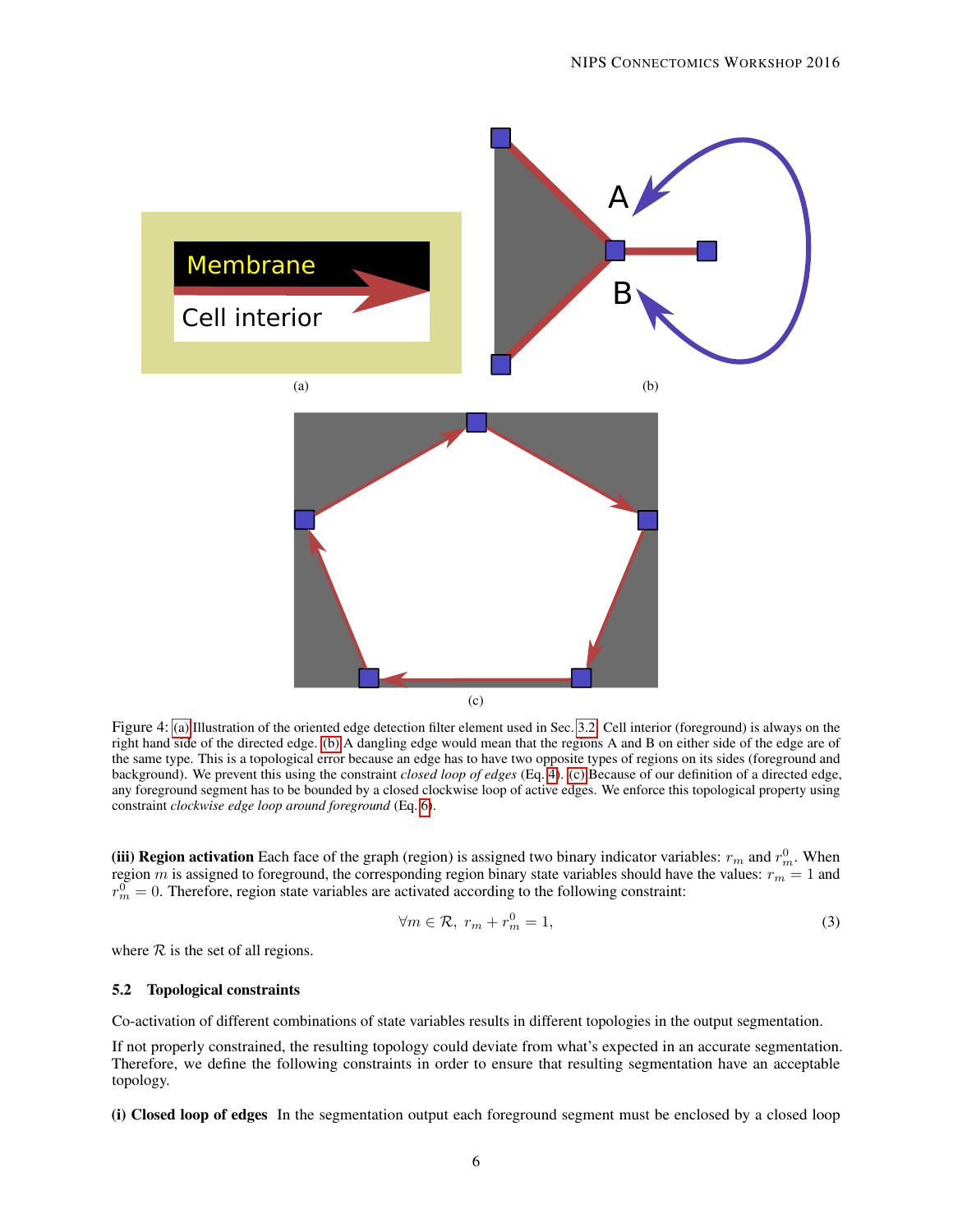of edges. This also means there must not be any dangling edges activated, that do not have exactly two other edges connected to either end of it (Fig. [4b\)](#page-5-1). We enforce this topological property as a constraint as follows:

- When a node is active exactly two edges connected to it have to be active as well.
- When the node  $n_i$  is inactive  $(n_i^0 = 1)$ , none of the edges attached to it can be active.

This results in the following mathematical formulation:

<span id="page-6-1"></span>
$$
\forall n_i \in \mathcal{N}, \ 2n_i^0 + \sum_{e_{ij} \in E_{n_i}} e_{ij} = 2,\tag{4}
$$

where  $E_{n_i}$  is the set of edges attached to node  $n_i$ . Any neighbor of  $n_i$  connected via the edges  $e_{ij}$  and  $e_{ji}$  is denoted by  $n_i$ .

(ii) Activate corresponding edges of a node state For each active state of node  $n_i$ , there is a unique pair of directed edges that have to be activated. While constraint [\(4\)](#page-6-1) ensures there are exactly two active edges for an active node, this constraint (Eq. [\(5\)](#page-6-3)) ensures the matching between the predefined node states and the corresponding active edge pairs. This matching is important because in the objective function (Sec. [6\)](#page-6-0) we use a precalculated set of costs for each node state based on the angle between its active pair of edges.

Consider a typical node  $n_i$  with (at least) a pair of neighboring nodes  $n_j$  and  $n_k$ . Let node state  $n_i^c$  have the edges  $e_{ij}$ (outgoing edge) and  $e_{ki}$  (incoming edge) activated.

We formalize this constraint as follows:

<span id="page-6-3"></span>
$$
\forall n_i \in \mathcal{N}, \forall c \in \mathcal{C}_{n_i}, \ 0 \le -2n_i^c + e_{ij} + e_{ki} \le 1,\tag{5}
$$

where  $N$  is the set of all nodes and  $\mathcal{C}_{n_i}$  is the set of all node states of node  $n_i$ .

(iii) Clockwise edge loop around foreground As mentioned previously, topological constraint (i) given by Eq. [\(4\)](#page-6-1) enforces a closed cycle of edges around every foreground segment. However according to the definition of a directed edge (Fig. [4a\)](#page-5-0) foreground must occur to the right of an active edge. Therefore, these closed cycle of edges should have a clockwise sense (Fig. [4c\)](#page-5-2).

This topological constraint is formulated in the ILP as follows:

<span id="page-6-2"></span>
$$
\forall e_{ij} \in \mathcal{E}, \ -e_{ij} + e_{ji} + r_j^1 - r_i^1 = 0. \tag{6}
$$

(iv) Membranes as closed loops We do not expect to see gaps in the segmented neuron membranes. In other words, as shown in Fig. [2c,](#page-3-2) the segments which are assigned to be membrane (background) are contiguous. Any region which is assigned to background must have at least two other adjacent regions connected to it that are also assigned to background. This property is formalized as a constraint using the following equation:

<span id="page-6-4"></span>
$$
\forall r_i \in \mathcal{R}, \ r_i^1 - r_i^0 + \sum_{e_j \in E_{r_i}} e_j^0 \ge 1. \tag{7}
$$

Here,  $e_j$  is an element of the set  $E_{r_i}$  of all edges bounding region  $r_i$  and  $e_j^0 = 1$  when edge  $e_j$  is not active. In Eq. [\(7\)](#page-6-4) making sure that at least 2 of the edges are inactive when the region is turned off (i.e. assigned to background), we enforce that region to be part of a contiguous membrane segment.

We observe that this constraint helps the system to fill gaps observed in membrane probability maps (Fig. [1b\)](#page-1-2). This is useful since neuron membranes sometimes gets blurred out and leads to merging of two adjacent neuron sections via this blurry region due to that region being misclassified as being part of cell interior.

# <span id="page-6-0"></span>6 ILP objective function

The purpose of the objective function of our ILP is to minimize the deviation of the optimal solution from prior information derived from the data. We precompute coefficients for each binary state variable using the input data, using classifiers that are trained on available ground truth. The objective function of the ILP is:

<span id="page-6-5"></span>
$$
\{e^*, n^*, r^*\} = \underset{e \subset \mathcal{E}, n \subset \mathcal{N}, r \subset \mathcal{R}}{\operatorname{argmin}} \quad C_e + C_n + C_r. \tag{8}
$$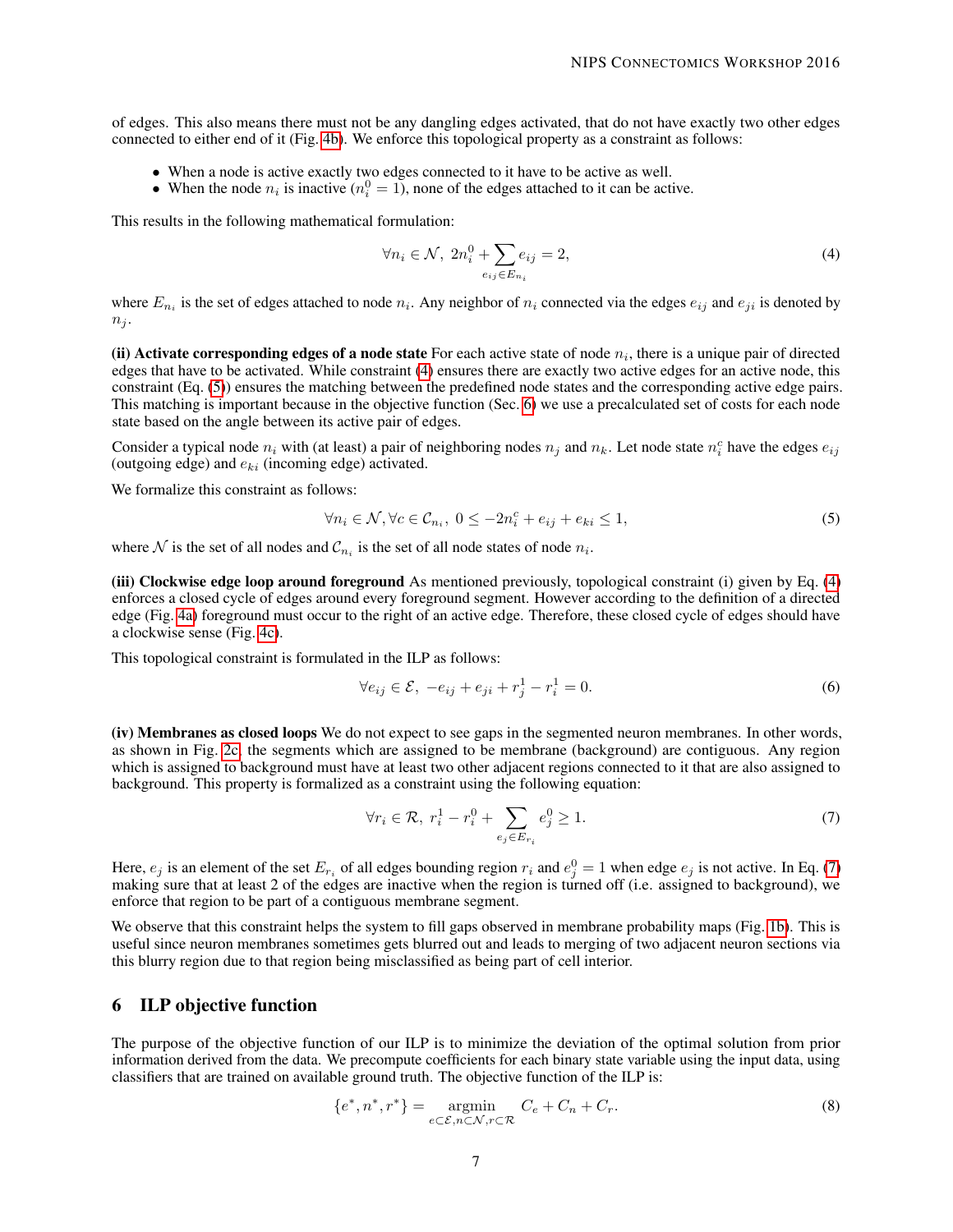

<span id="page-7-3"></span>Figure 5: Illustration of node angle βaib used in Equation [11.](#page-7-1) θ values are obtained from *oriented edge filters* as described in Sec. [3.2.](#page-2-1) The horizontal dotted line is the reference with respect to which the angles are defined for the oriented edge filters.

Here, the terms  $C_e$ ,  $C_n$  and  $C_r$  represent the weighted cost terms for the activation of the state variables corresponding to edges, nodes and regions in the model respectively. The objective term  $C_e$  for edge state variables is defined as:

$$
C_e = \sum_{e_i \in \mathcal{E}} w_e^{on} \cdot u_{e_{ij}}(e_{ij} + e_{ji}) + w_e^{off} \cdot (1 - u_{e_{ij}}) \cdot e_{ij}^0,
$$
\n(9)

where  $w_{e_{on}}$  and  $w_{e_{off}}$  are the linear weights controlling the relative reward (or penalization) of turning an edge on (or off).  $u_{e_{ij}}$  is the *a priori* probability for edge  $e_{ij}$  to be active i.e. be part of an object boundary. This probability can be learned using any general classifier of choice. Fig. [6a](#page-8-0) illustrates *a priori* edge activation probabilities obtained using a random forest classifier.

The cost term  $C_n$  corresponding to all node state variables  $n_i \in \mathcal{N}$  is:

<span id="page-7-2"></span>
$$
C_n = \sum_{n_i \in \mathcal{N}} \{ w_n^{off} \cdot u_{n_i^0} \cdot n_i^0 + w_n^{on} \sum_{c \in \mathcal{C}_i} u_{n_i^c} \cdot n_i^c \},\tag{10}
$$

where  $C_i$  is the set of all node states of node  $n_i$ .

<span id="page-7-1"></span>In Eq. [\(10\)](#page-7-2) we have set the score  $u_{n_i^0}$  for any inactive node configuration to be equal to 1 so that in the ILP objective its contribution is solely determined by the weight  $w_n^{off}$ . The score  $u_{n_i^c}$  assigned to each active node configuration c of node  $n_i$  is calculated as

$$
u_{n_i^c} = f(\beta_{aib}) = \frac{1}{\sigma\sqrt{2\pi}} e^{-\frac{(\beta - \pi)^2}{2\sigma^2}}
$$
 (11)

where  $\beta_{aib}$  is the angle between the two active edges corresponding to the active node configuration j of node  $n_i$ (Fig. [5\)](#page-7-3). This score is a smoothness term which is maximal for a node configuration where the incoming and outgoing edges are at an angle 180° and drops to zero when it deviates from 180°. The variation of the smoothness is modeled using a Gaussian function with mean 180 $^{\circ}$  and a predefined spread  $\sigma$  ( $\approx$  45 $^{\circ}$ ) as given in equation [11.](#page-7-1)

The objective term for all regions  $C_r$  is:

$$
C_r = \sum_{r_i \in \mathcal{R}} w_{r_i}^{on} \cdot u_{r_i} \cdot r_i + \sum_{r_i^0 \in \mathcal{R}} w_{r_i}^{off} \cdot u_{r_i^0} \cdot r_i^0
$$
\n
$$
\tag{12}
$$

where  $u_{r_i}$  is the *a priori* probability of the region being part of cell interior. This value is obtained by averaging the membrane probability of all the pixels in a given region (Fig. [6b\)](#page-8-1).

We use the structured learning framework suggested in [\[16,](#page-11-5) [17\]](#page-11-6) to learn the optimal parameters  $w_e^{on}$ ,  $w_e^{off}$ ,  $w_n^{on}$ ,  $w_n^{off}$ ,  $w_r^{on}$  and  $w_r^{off}$  of the linear objective function. Just one image of size  $512 \times 512$  pixels with ground truth labeling was sufficient for parameter learning.

### <span id="page-7-0"></span>7 Results

#### Evaluation criteria

We use Rand Index (RI) [\[18\]](#page-11-7), Variation of Information (VoI) [\[19\]](#page-11-8) and Tolerant Edit Distance (TED) [\[20\]](#page-11-9) to evaluate our approach against other image segmentation methods which are also based on clustering pixels using probability maps.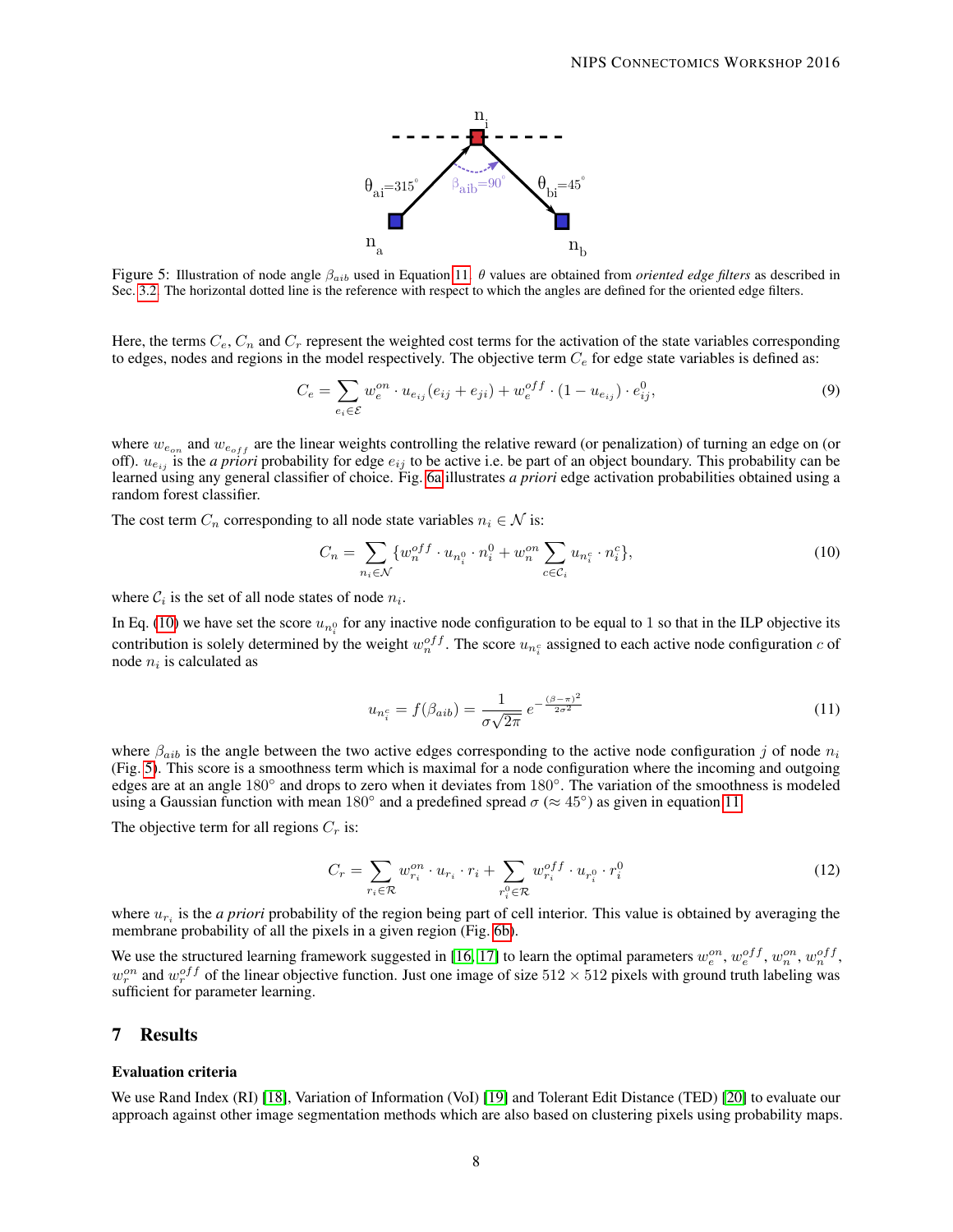<span id="page-8-0"></span>

<span id="page-8-1"></span>Figure 6: Visualization of *a priori* probabilities associated with *edge state variables* and *region state variables* of an EM image, which are used in the ILP objective (Equation. [8\)](#page-6-5). [\(a\)](#page-8-0) Each pixel belonging to an edge indicates the *a priori* probability of that edge being at the boundary between neuron membrane and cell interior. These probabilities are generated using a random forest classifier. White indicates a high probability. [\(b\)](#page-8-1) Each region is assigned an *a priori* probability that it belongs to cell interior. This probability is obtained from the membrane probability map by averaging the pixelwise probabilities over each region.

Both RI and VoI are known to be affected by boundary shifts of the segmentations, even though such deviations will not affect the topological form of the segmentation that we are interested in [\[4,](#page-9-3) [20\]](#page-11-9). TED tries to avoid this problem by counting the minimum topological errors within a specified boundary shift of segments. The topological errors evaluated are: false splits, false merges, false positives (foreground segment identified where there should be none), false negatives (missed segment).

Experiments We evaluate our method using a publicly available dataset[\[2\]](#page-9-1) of neural tissue of Drosophila larva, along with manually annotated neuron membrane labels. This dataset contains 30 sections of serial section Transmission Electron Microscopy (ssTEM) images of size  $512 \times 512$  pixels. Each pixel is of dimensions  $4 \text{ nm} \times 4 \text{ nm}$ . Each section is approximately 50 nm thick. We set aside images 21 to 30 for evaluations.

Probability maps We used the random forest classifier provided by *Ilastik* segmentation toolkit [\[21\]](#page-11-10). The classifier was trained interactively by placing a few brush strokes to mark neuron membrane and cell interior separately on the first 3 images of the dataset. Another set of probability maps were generated using the CNN implementation provided by [\[12\]](#page-11-1), using the first 20 images of the same dataset for training.

Comparisons We compare the performance of our method with the graphcut (GC) [\[13\]](#page-11-2) and Graph-based active learning of agglomeration (GALA) [\[9\]](#page-10-2) using probability maps generated as mentioned above. We have a lower VoI than both GC and GALA. Furthermore, our approach results in a lower cumulative topological error than GC and GALA (Fig. [7\)](#page-9-6).

# 8 Discussion

We have proposed a method to segment neuron membranes in EM images which results in fewer topological errors. Our method takes pixelwise membrane probability maps as inputs which are then used to represent the segmentation task as an edge labeling problem on a graph. The edge labeling is solved by formulating an ILP using topological constraints to improve segmentation accuracy.

We have shown that our method can be used to produce 2D neuron segmentations using probability maps from both CNNs and RFCs with less topological errors than other segmentation methods.

State of the art classifiers based on deep learning such as CNNs that produce high quality probability maps for EM datasets need a lot of training labels for each dataset, which is a major bottleneck for automated segmentation methods. On the other hand, random forest classifiers require much less training data with the drawback of resulting in probability maps of lower quality.

Due to the generic nature of the topological constraints used in our approach, we note that this method can be potentially used in any image segmentation pipeline that have similar properties.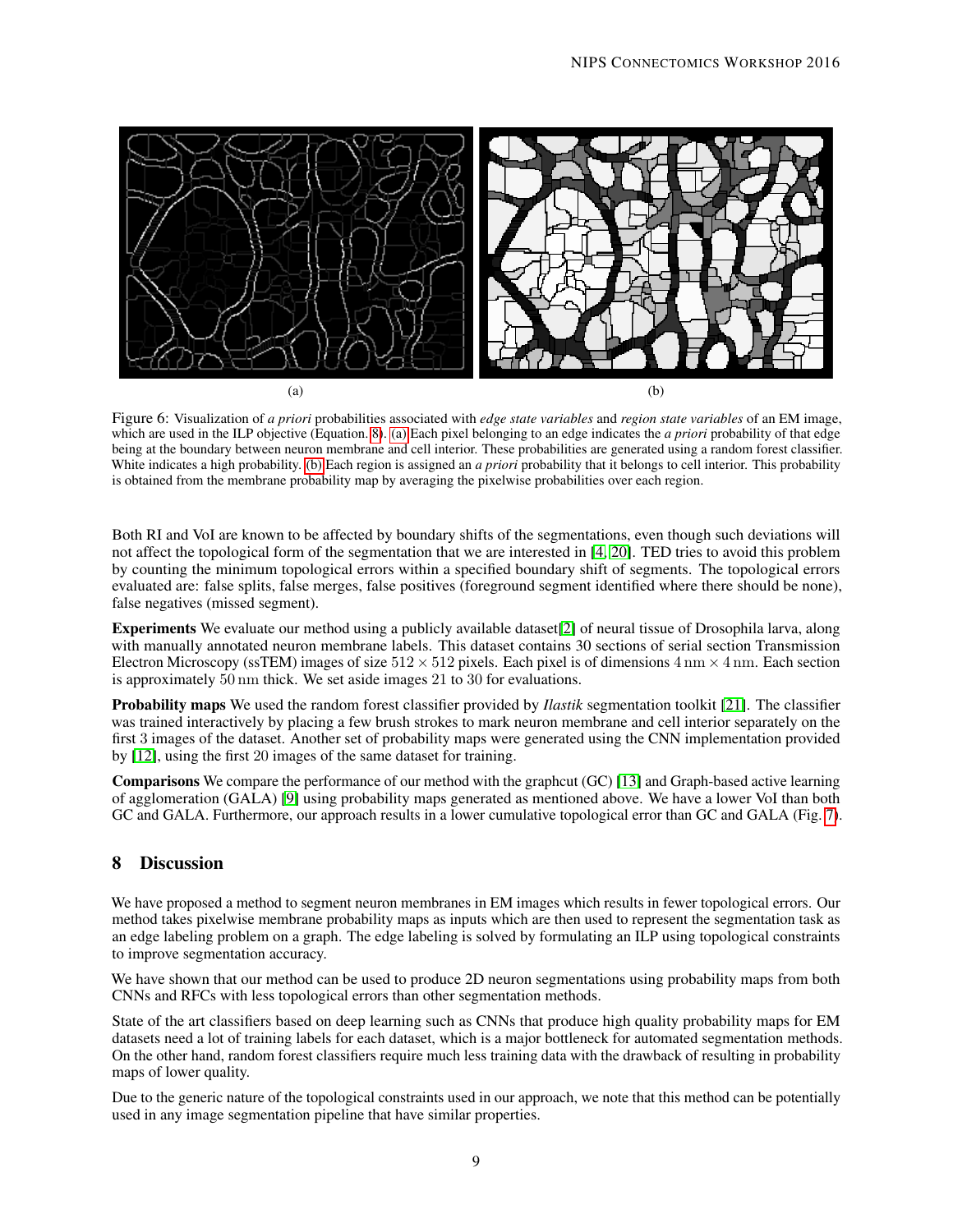<span id="page-9-6"></span>

Figure 7: Total topological error quantified using TED plotted against the boundary tolerance allowed in pixels. which is the sum of false positives, false negatives, false splits and false merges. normalized by the number of segments in ground truth. Segmentation using our approach with CNN probability maps as inputs (CNN:STC) shows the best accuracy.

### Acknowledgment

This research was funded by the National Competence Center for Biomedical Imaging (NCCBI) of Switzerland. The authors would like to thank Julien Martel, Jan Funke and Richard Hahnloser for their ideas and feedback.

### References

- <span id="page-9-0"></span>[1] K. L. Briggman and W. Denk. Towards neural circuit reconstruction with volume electron microscopy techniques. *Current Opinion in Neurobiology*, 16(5):562–570, 2006.
- <span id="page-9-1"></span>[2] A. Cardona, S. Saalfeld, S. Preibisch, B. Schmid, A. Chen, J. Pulokas, P. Tomancak, and V. Hartenstein. An integrated micro- and macroarchitectural analysis of the drosophila brain by computer-assisted serial section electron microscopy. *PLoS Biology*, 8(10), 2010.
- <span id="page-9-2"></span>[3] P. Fua and G. Knott. Modeling brain circuitry over a wide range of scales. *Frontiers in Neuroanatomy*, 2015.
- <span id="page-9-3"></span>[4] V. Jain, H. S. Seung, , and S. C. Turaga. Machines that learn to segment images: a crucial technology for connectomics. *Curr. Opin Neurobiol.*, 20:653–66, 2010.
- <span id="page-9-4"></span>[5] N. Kasthuri, K. J. Hayworth, D. R. Berger, R. L. Schalek, J. A. Conchello, S. Knowles-Barley, D. Lee, A. Vázquez-Reina, V. Kaynig, T. R. Jones, M. Roberts, J. L. Morgan, J. C. Tapia, H. S. Seung, W. G. Roncal, J. T. Vogelstein, R. Burns, D. L. Sussman, C. E. Priebe, H. Pfister, and J. W. Lichtman. Saturated reconstruction of a volume of neocortex. *Cell*, 162:648–661, 2015.
- <span id="page-9-5"></span>[6] B. Andres, T. Kroeger, K. L. Briggman, W. Denk, N. Korogod, G. Knott, U. Kothe, and F. A. Hamprecht. Globally optimal closed-surface segmentation for connectomics. *ECCV*, 2012.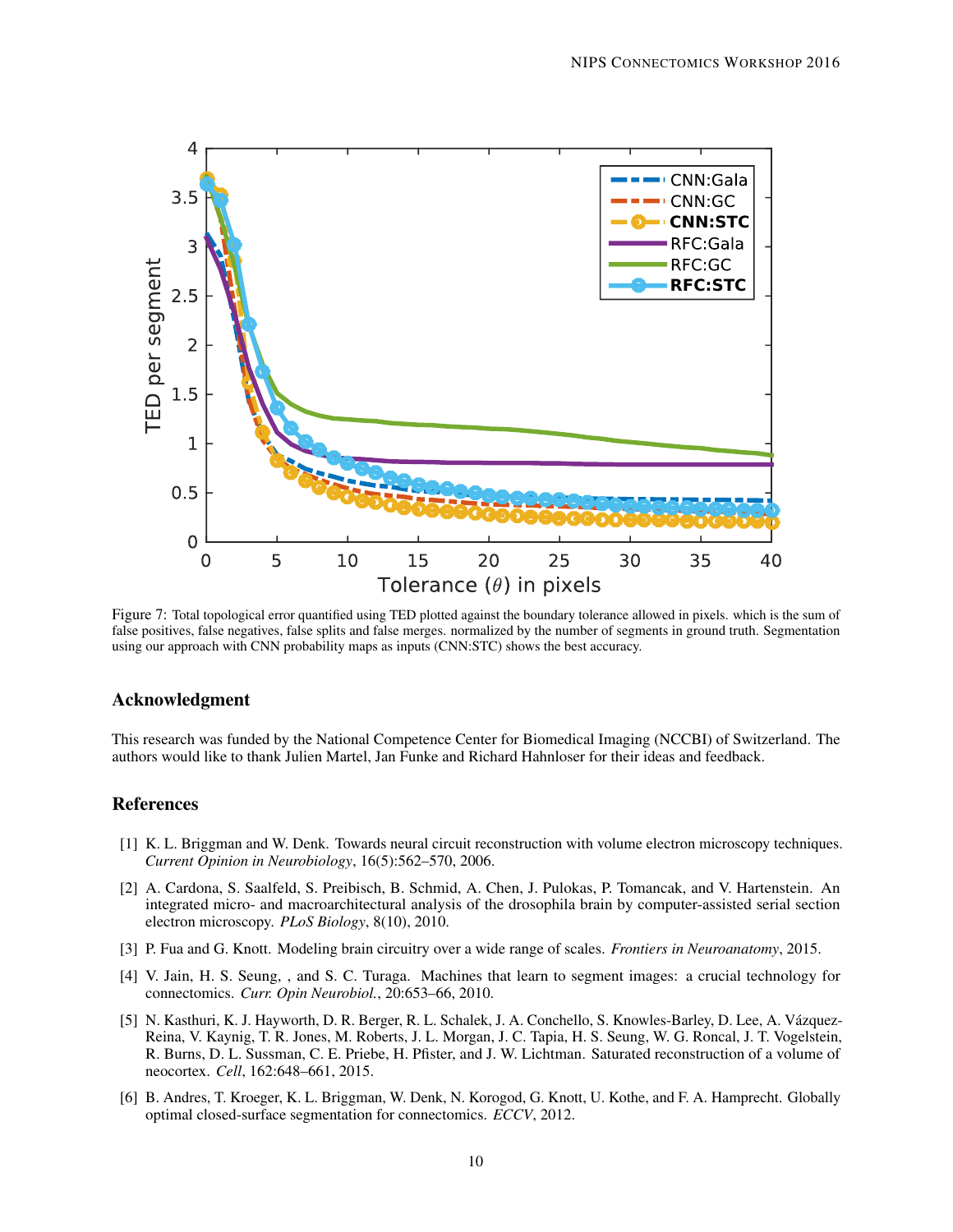<span id="page-10-4"></span>

<span id="page-10-5"></span>Figure 8: Comparison of segmentation errors using Variation of Information (VoI) and Rand Error ( $RE = 1 - RI$ ). Methods compared: Graphcut (GC) [\[13\]](#page-11-2), Graph-based active learning of agglomeration (GALA) [\[9\]](#page-10-2) and our method (STC). [\(a\)](#page-10-4) Using RFC probability maps as inputs. [\(b\)](#page-10-5) Using CNN probability maps as inputs.

<span id="page-10-6"></span>

<span id="page-10-7"></span>Figure 9: Breakdown of topological segmentation errors quantified using Tolerant Edit Distance (TED) [\[20\]](#page-11-9) comparing Graphcut (GC) [\[13\]](#page-11-2), Graph-based active learning of agglomeration (GALA) [\[9\]](#page-10-2) and our method (STC). [\(a\)](#page-10-6) False merges and false splits using RFC inputs. [\(b\)](#page-10-7) False merges and false splits using CNN inputs.

- <span id="page-10-0"></span>[7] J. Funke, B. Andres, F. A. Hamprecht, A. Cardona, and M. Cook. Efficient automatic 3d-reconstruction of branching neurons from em data. *Proc. of the IEEE Computer Soc. Conf. on Computer Vision and Pattern Recognition (CVPR)*, pages 1004–1011, 2012.
- <span id="page-10-1"></span>[8] V. Kaynig, A. Vazquez-Reina, S. Knowles-Barley, M. Roberts, T. R. Jones, N. Kasthuri, E. Miller, J. Lichtman, and H. Pfister. Large-scale automatic reconstruction of neuronal processes from electron microscopy images. *Medical Image Analysis*, 11(1):77–88, 2015.
- <span id="page-10-2"></span>[9] J. Nunez-Iglesias, R. Kennedy, J. Shi T. Parag, and D.B. Chklovskii. Machine learning of hierarchical clustering to segment 2d and 3d images. *PLoS ONE*, 8(8), 2013.
- <span id="page-10-3"></span>[10] A. Vazquez-Reina, D. Huang, M. Gelbart, J. Lichtman, E. Miller, and H. Pfister. Segmentation fusion for connectomics. *Proceedings of the IEEE International Conference on Computer Vision (ICCV)*, 2011.